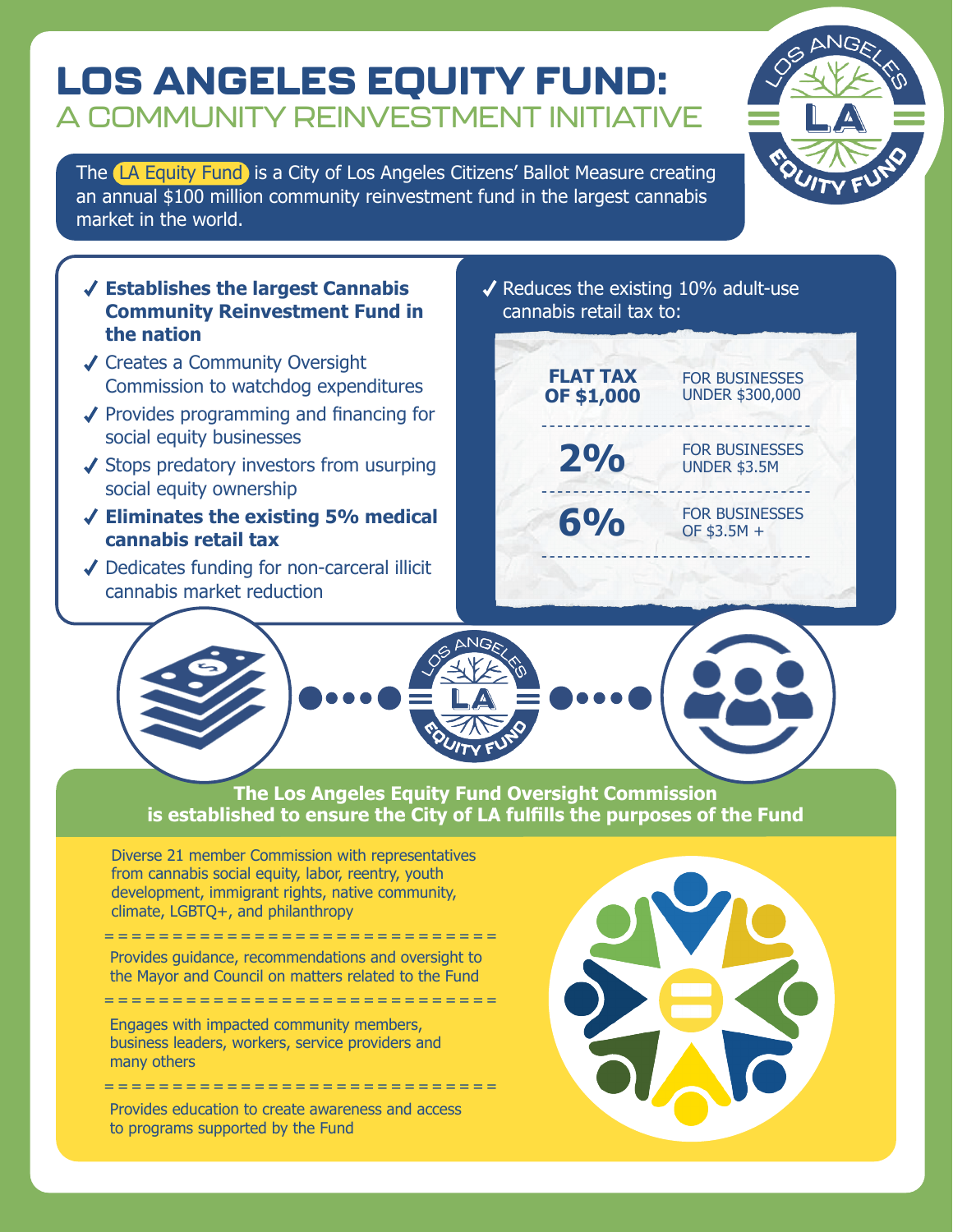# COMMUNITY REPAIR THROUGH COMMUNITY REINVESTMENT



The City of LA refuses to fulfill the promise that cannabis legalization will **+** invest tax revenues in communities most impacted by the war on drugs and marijuana prohibition; instead,

**the City has been directing over \$100 million a year in cannabis revenues to the General Fund and LAPD.**

**The LA Equity Fund reallocates over \$100 million in annual cannabis + tax revenues** to a Special Fund that redistributes the revenue to designated city departments and programs to support the community and redress past harms.

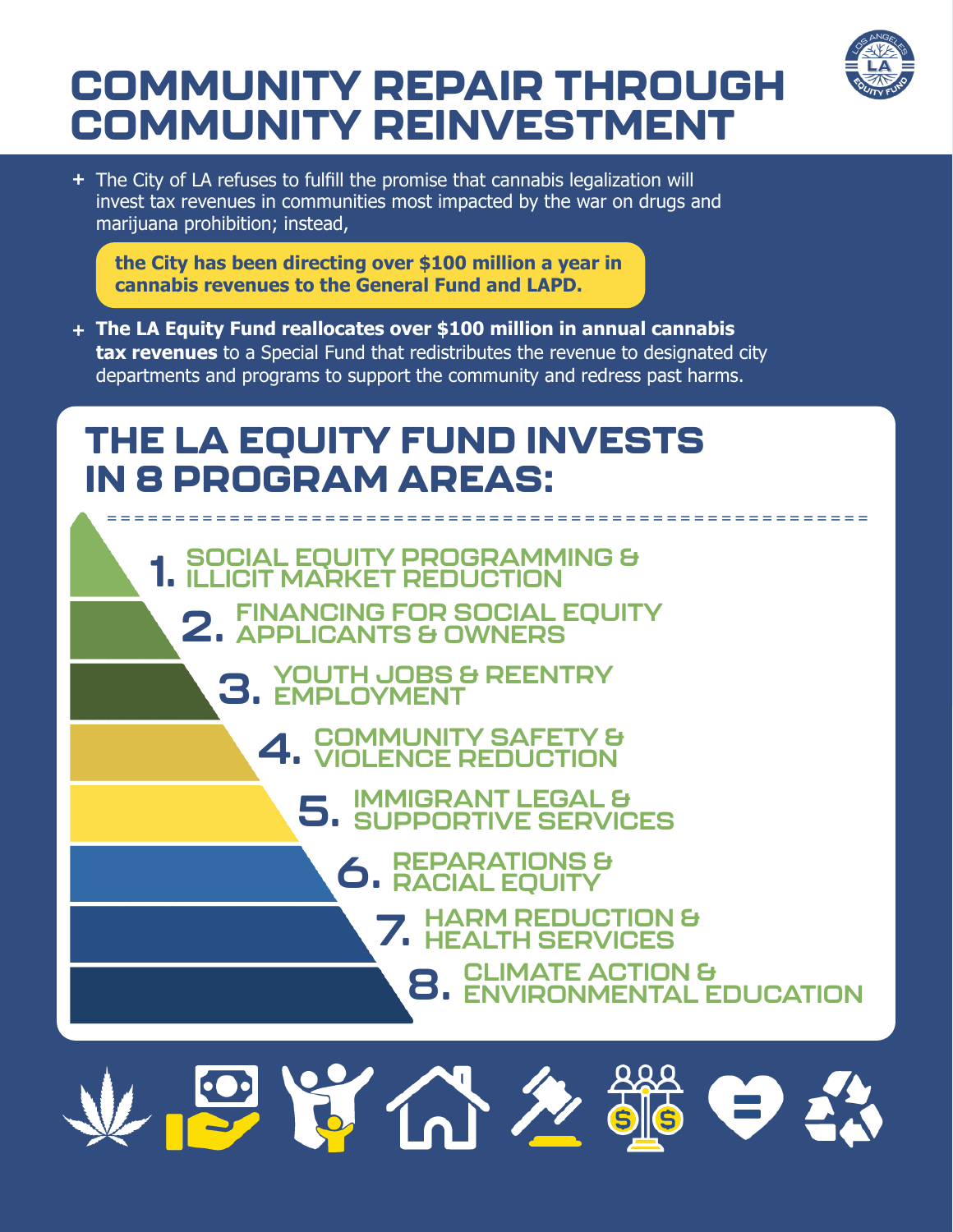



#### WHY A TAX CUT?

- The City of LA's 10% cannabis retail tax is too high and crippling the emerging market: **+**
	- 2x higher than all other types of LA business taxes **+**
	- 2,808 times higher than the rate for payday lenders **+**
	- Creates a devastating tax burden on cannabis businesses already saddled with 25% in **+** state taxes
	- San Francisco recently suspended all cannabis taxes for two years to give the struggling **+** sector an opportunity to succeed
- + The high tax rate allows the illicit market to flourish:
	- In LA, there are **+ over 1,000 unlicensed retail businesses**





Lost opportunity to collect millions in additional tax revenue from adult cannabis purchases **+**

- + Floods the market with dangerous and untested products
- Diminishes opportunities for social equity businesses to thrive **+**